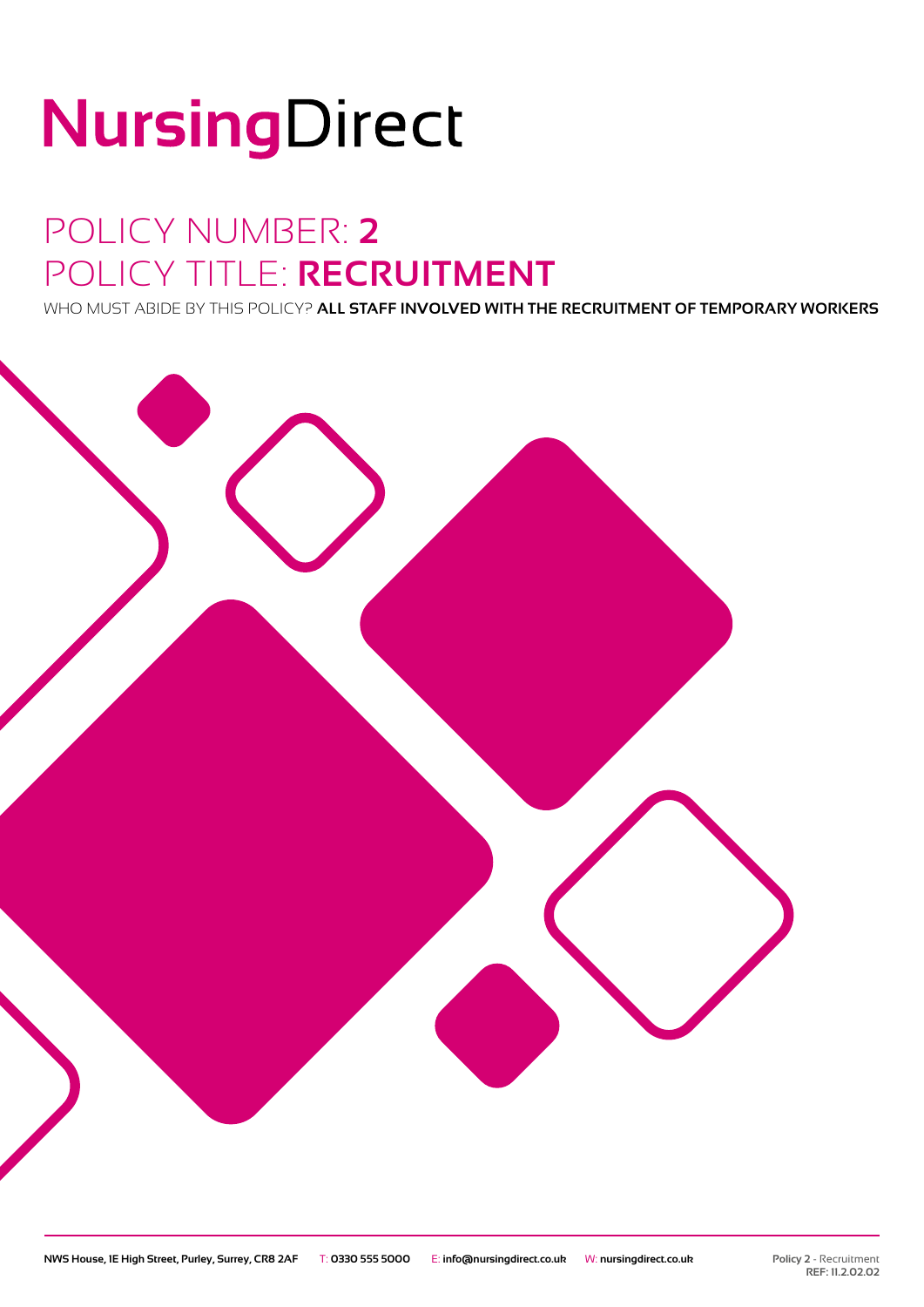### RECRUITMENT

#### **THE PURPOSE OF THIS POLICY**

• To inform staff and clients of the minimum standards required and the protocols followed when dealing with any aspect of the recruitment of Temporary Workers.

#### **SOURCES OF TEMPORARY WORKERS**

Nursing Direct sources its Temporary Workers through a variety of channels, including:

- Advertising
- Word of mouth
- Referrals • Nursing Direct Web Site
- Road Shows
- Exhibitions
- Conferences
- Area Specific Promotions
- Job boards
- Google adwords and campaigns

#### **INITIAL REGISTRATION PROCESS**

All registrations must be completed by a trained interviewer. The interviewer will ensure that:

- Application Forms are completed fully
- The candidate is interviewed in person
- Details are taken for references
- A full Employment History is taken
- A latest CV is obtained
- The required identity checks are done
- Original documentation is checked and copied, i.e. Identity, Qualifications, etc
- A copy of any existing disclosure is taken and that an Enhanced Disclosure is initiated to obtain a Galago Group disclosure
- Details of Immunisations are taken with a full health declaration
- Photographs are taken or collected
- Immigration status is checked for non EU nationals
- CPR & Manual Handling qualifications are still valid and new training booked if needed

#### **REFERENCING PROCESS (INCLUDING THAT FOR OVERSEAS CANDIDATES)**

- A professional reference is taken from at least the current and previous employer. More references are obtained if possible
- Details of the referees are checked to ensure they are professional references
- A reference form is sent to the referee for completion
- If a candidate will be working with children a reference is obtained to confirm previous work history with children
- All references are checked and an employment decision is made. If there are any doubts another reference is taken and / or the details of the reference are discussed with the referee for clarification
- All references are loaded against the candidate's permanent file
- A professional reference is taken from at least the current and previous employer. More references are obtained if possible
- Details of the referees are checked to ensure they are professional references
- A reference form is sent to the referee for completion
- If a candidate will be working with children a reference is obtained to confirm previous work history with children
- All references are checked and an employment decision is made. If there are any doubts another reference is taken and / or the details of the reference are discussed with the referee for clarification

If it is considered necessary to keep Disclosure information for longer than 12 months, we will consult the disclosure bureaus about this and will give full consideration to the Data Protection Act and the Human Rights of the individual subject before doing so. Throughout this time, the usual conditions regarding safe storage and strictly controlled access will prevail.

#### **QUALITY CONTROL**

- A face to face interview is conducted by a Recruitment Consultant (Registered Nurse) who will make comments as to the candidate's suitability
- Experience and qualifications are checked
- All References are checked
- The details from the Registered Body copy of the disclosure are checked including POVA/POCA
- Employment history gaps are researched and verified
- Each file is finally reviewed by a qualified nurse prior to clearance for work. The nurse will once again read the references, check the CRB disclosure, verify the health and immunisation information, verify the right to work in the UK and mandatory training record prior to clearance.

A professional reference is taken from at least the current and previous employer. More references are obtained if possible

- Details of the referees are checked to ensure they are professional references
- A reference form is sent to the referee for completion
- If a candidate will be working with children a reference is obtained to confirm previous work history with children
- All references are checked and an employment decision is made. If there are any doubts another reference is taken and / or the details of the reference are discussed with the referee for clarification
- All references are loaded against the candidate's permanent file

#### **ENHANCED CRIMINAL RECORD DISCLOSURE (CRB, DISCLOSURE SCOTLAND AND ACCESS NORTHERN IRELAND)**

- All Agency Workers are required to obtain an Enhanced Disclosure inclusive of POVA (Protection of Vulnerable Adults) and POCA (Protection of Children Act) checks.
- People with criminal records applying to join Nursing Direct should be treated according to their merits and the special criteria of the post (e.g. Caring for children and vulnerable adults).
- Disclosures reflecting prior convictions or cautions are dealt with on an individual basis and no candidate with a record indicating possible risk to either clients or patients are accepted for work. Additionally, questions will be asked as part of the interview process in order to ensure that people with such records are not inadvertently placed in vulnerable positions of employment.
- Having a criminal record in itself should not necessarily prevent a person from joining Nursing Direct. Where it is felt, however, that a past offence might mean that a person presents a risk to children or vulnerable adults then that person should not be employed.
- Discrimination either in favour of or against those persons currently in employment who have disclosed their criminal record is not permissible (unless the offence bars them from certain positions), and such information is strictly confidential.
- Agency Workers are required to obtain an updated Enhanced Disclosure every 12 months.

As an organisation using the UK Disclosure services to help assess the suitability of applicants for positions of trust, Nursing Direct complies fully with the Codes of Practice regarding the correct handling, use, storage, retention and disposal of Disclosures and Disclosure information. It also complies fully with its obligations under the Data Protection Act and other relevant legislation pertaining to the safe handling, use, storage, retention and disposal of Disclosure information and has this written policy on these matters, which is available to those who wish to see it on request.

Disclosure information is only passed to those who are authorised to receive it in the course of their duties. We maintain a record of all those to whom Disclosures of Disclosure information has been revealed and we recognise that it is a criminal offence to pass this information to anyone who is not entitled to receive it.

Once a recruitment (or other relevant) decision has been made, we do not keep Disclosure information for any longer than is absolutely necessary. This is generally for a period of up to 12 months, or until our regulators CQC, The Scottish Care Commission or The Regulation and Quality Improvement Authority have inspected.

If it is considered necessary to keep Disclosure information for longer than 12 months, we will consult the disclosure bureaus about this and will give full consideration to the Data Protection Act and the Human Rights of the individual subject before doing so. Throughout this time, the usual conditions regarding safe storage and strictly controlled access will prevail.